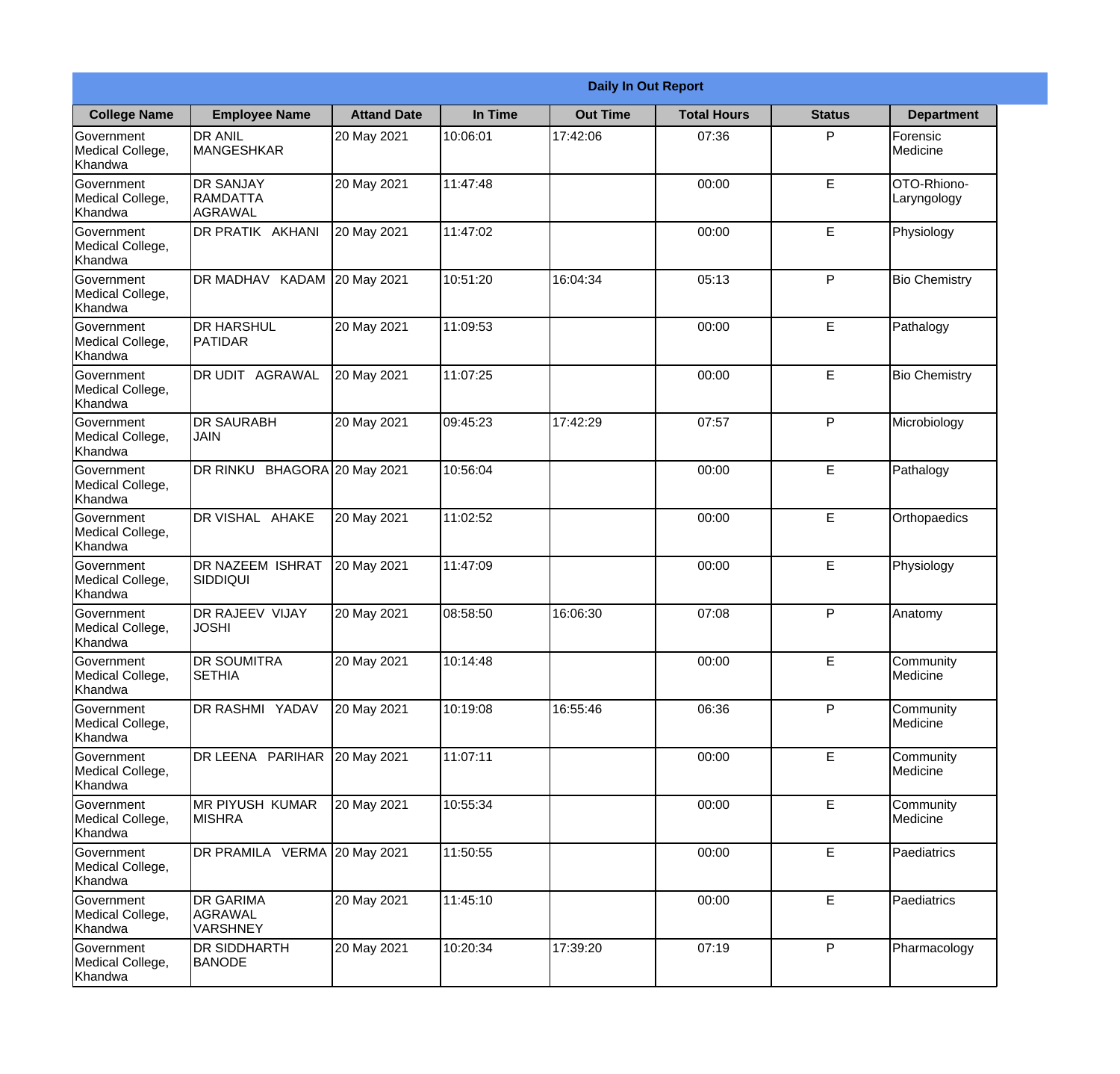| <b>Designation</b>                  | <b>Category</b>     |
|-------------------------------------|---------------------|
| Assistant Professor   Para Clinical |                     |
| Professor                           | Clinical            |
| <b>Assistant Professor</b>          | Non Clinical        |
| <b>Assistant Professor</b>          | Non Clinical        |
| Assistant Professor   Para Clinical |                     |
| Associate Professor Non Clinical    |                     |
| Associate Professor Para Clinical   |                     |
| Assistant Professor   Para Clinical |                     |
| Assistant Professor                 | Iclinical           |
| Professor                           | <b>Non Clinical</b> |
| <b>Assistant Professor</b>          | Non Clinical        |
| Assistant Professor   Para Clinical |                     |
| Assistant Professor   Para Clinical |                     |
| <b>Assistant Professor</b>          | Para Clinical       |
| Statistician                        | Para Clinical       |
| Professor                           | Clinical            |
| Associate Professor   Clinical      |                     |
| Associate Professor Para Clinical   |                     |

## **Daily In Out Report**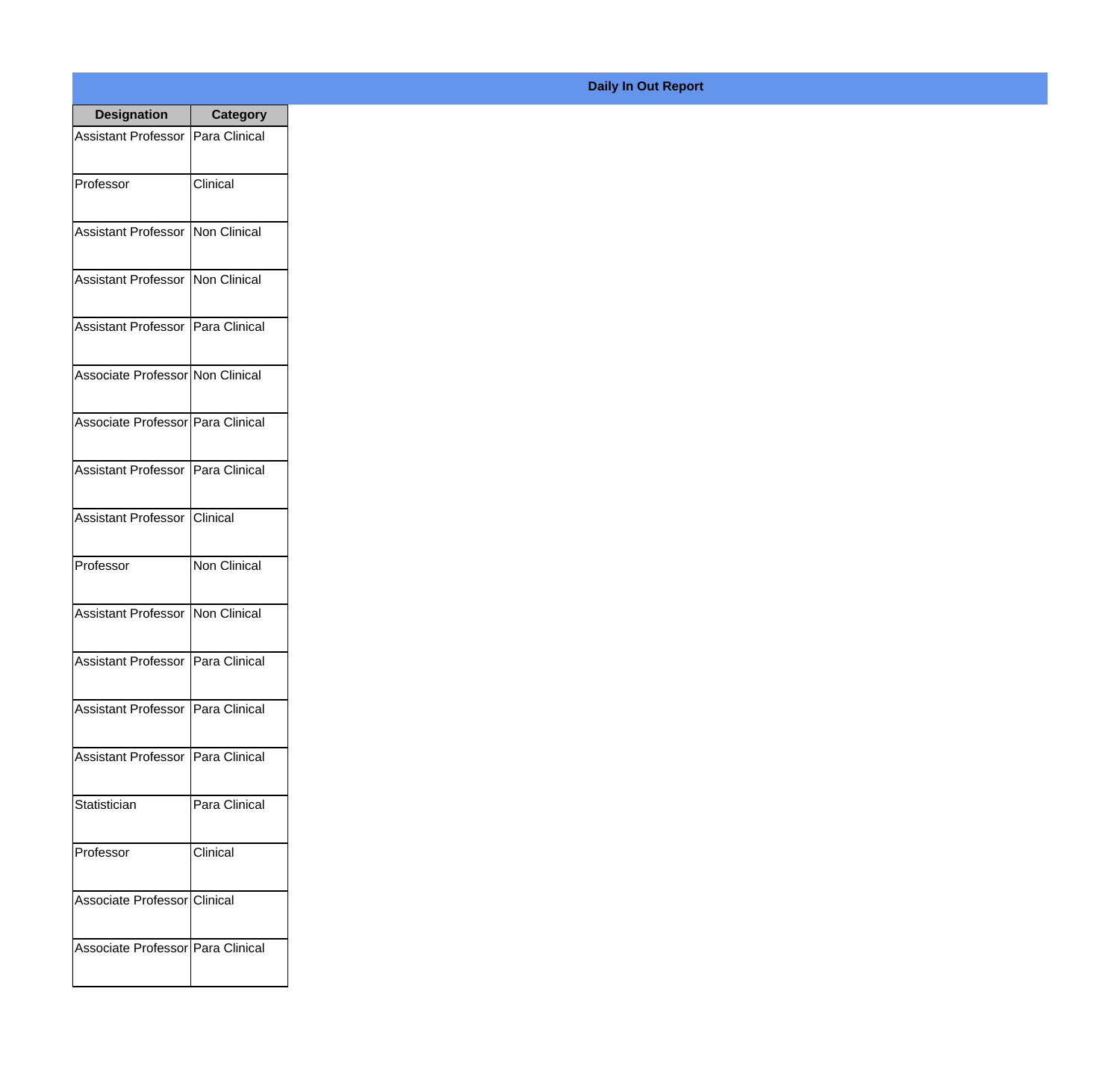| <b>Daily In Out Report</b>                       |                                                 |             |          |          |       |   |                             |
|--------------------------------------------------|-------------------------------------------------|-------------|----------|----------|-------|---|-----------------------------|
| Government<br>Medical College,<br>Khandwa        | IDR PRIYA KAPOOR<br><b>KAPOOR</b>               | 20 May 2021 | 10:02:51 |          | 00:00 | E | Pathalogy                   |
| <b>Government</b><br>Medical College,<br>Khandwa | <b>DR SAPNA</b><br><b>MAHESHRAM</b>             | 20 May 2021 | 11:14:03 |          | 00:00 | E | Community<br>Medicine       |
| <b>Government</b><br>Medical College,<br>Khandwa | <b>DR RAKESH SINGH</b><br>IHAZARI               | 20 May 2021 | 15:56:43 |          | 00:00 | E | Pathalogy                   |
| <b>Government</b><br>Medical College,<br>Khandwa | IDR NISHA<br>KAITHWAS                           | 20 May 2021 | 10:29:07 | 13:39:31 | 03:10 | P | Psychiatry                  |
| <b>Government</b><br>Medical College,<br>Khandwa | DR SHAIKH M.KHALIQ 20 May 2021                  |             | 11:47:22 |          | 00:00 | E | <b>Bio Chemistry</b>        |
| <b>Government</b><br>Medical College,<br>Khandwa | <b>DR ASHOK</b><br><b>BHAUSAHEB NAJAN</b>       | 20 May 2021 | 12:32:55 |          | 00:00 | E | Forensic<br>Medicine        |
| <b>Government</b><br>Medical College,<br>Khandwa | <b>DR NITESHKUMAR</b><br>KISHORILAL<br>IRATHORE | 20 May 2021 | 10:57:56 | 17:22:07 | 06:25 | P | Pharmacology                |
| Government<br>Medical College,<br>Khandwa        | DR PRIYESH<br><b>MARSKOLE</b>                   | 20 May 2021 | 11:21:59 |          | 00:00 | E | Community<br>Medicine       |
| Government<br>Medical College,<br>Khandwa        | <b>DR SANGEETA</b><br><b>CHINCHOLE</b>          | 20 May 2021 | 11:10:45 |          | 00:00 | E | Physiology                  |
| Government<br>Medical College,<br>Khandwa        | DR NISHA MANDLOI<br><b>PANWAR</b>               | 20 May 2021 | 10:03:39 | 16:00:29 | 05:57 | P | Obstetrics &<br>Gynaecology |
| <b>Government</b><br>Medical College,<br>Khandwa | DR NANDINI DIXIT                                | 20 May 2021 | 11:45:18 |          | 00:00 | E | Paediatrics                 |
| Government<br>Medical College,<br>Khandwa        | <b>DR MUKTESHWARI</b><br>IGUPTA                 | 20 May 2021 | 11:10:12 |          | 00:00 | E | Pharmacology                |
| <b>Government</b><br>Medical College,<br>Khandwa | <b>DR PURTI AGARWAL</b><br>SAINI                | 20 May 2021 | 10:51:56 |          | 00:00 | E | Pathalogy                   |